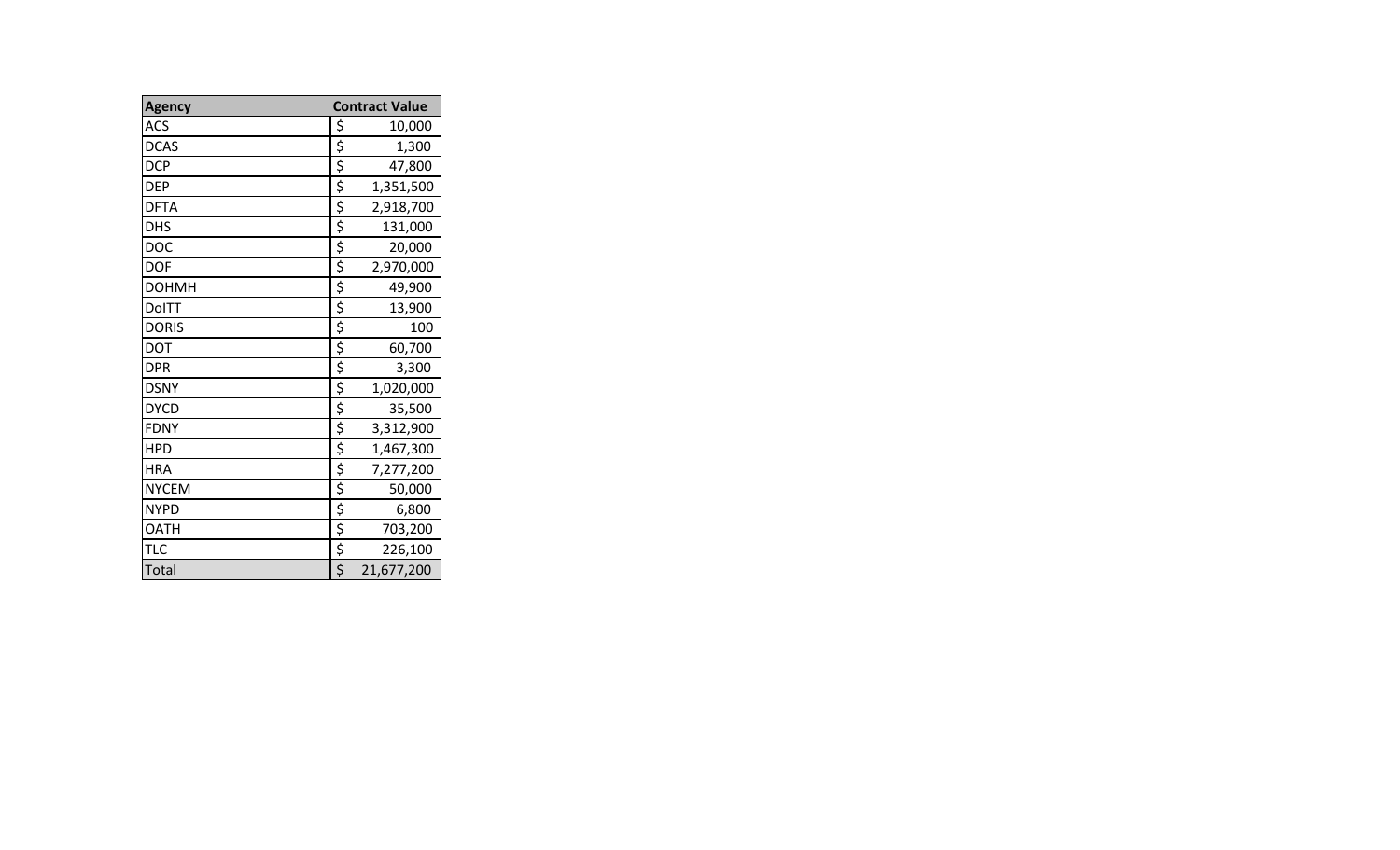| <b>Agency</b> | <b>Reported Pref Source Category</b>             |                                 | <b>Contract Value</b> |
|---------------|--------------------------------------------------|---------------------------------|-----------------------|
| <b>ACS</b>    | <b>INSTITUTIONAL FURNITURE</b>                   | \$                              | 49,669                |
| <b>ACS</b>    | MEDICAL AND INSTITUTIONAL CARE ITEMS             | \$                              | 99,000                |
| <b>ACS</b>    | <b>MISCELLANEOUS</b>                             | \$                              | 78,933                |
| <b>ACS</b>    | <b>MISCELLANEOUS</b>                             | \$                              | 39,600                |
| <b>ACS</b>    | <b>MISCELLANEOUS</b>                             | \$                              | 150,000               |
| <b>ACS</b>    | <b>MISCELLANEOUS</b>                             | $\overline{\boldsymbol{\zeta}}$ | 49,774                |
| <b>ACS</b>    | <b>MISCELLANEOUS</b>                             | $\overline{\xi}$                | 104,027               |
| <b>ACS</b>    | <b>MISCELLANEOUS</b>                             | \$                              | 100,000               |
| <b>ACS</b>    | <b>MISCELLANEOUS</b>                             | \$                              | 99,996                |
| <b>ACS</b>    | <b>MISCELLANEOUS</b>                             | \$                              | 109,374               |
| <b>ACS</b>    | <b>MISCELLANEOUS</b>                             | \$                              | 20,000                |
| <b>ACS</b>    | <b>MISCELLANEOUS</b>                             | \$                              | 20,000                |
| <b>ACS</b>    | <b>MISCELLANEOUS</b>                             | \$                              | 20,000                |
| <b>ACS</b>    | <b>MISCELLANEOUS</b>                             | \$                              | 20,000                |
| <b>ACS</b>    | <b>MISCELLANEOUS</b>                             | \$                              | 133,547               |
| <b>ACS</b>    | <b>Data Imaging Services</b>                     | \$                              | 150,000               |
| <b>ACS</b>    | <b>Floor Maintenance</b>                         | \$                              | 150,000               |
| <b>ACS</b>    | <b>Floor Maintenance</b>                         | \$                              | 118,930               |
| <b>ACS</b>    | Food Warehousing, Storage & Distribution Service | $\overline{\mathsf{S}}$         | 100,000               |
| <b>ACS</b>    | Grounds Keeping & Lawn Maintenance               | \$                              | 150,000               |
| <b>ACS</b>    | Janitorial                                       | \$                              | 5,843,347             |
| <b>ACS</b>    | Janitorial                                       | \$                              | 5,843,347             |
| <b>ACS</b>    | Laundry Service (Industrial)                     | \$                              | 100,000               |
| <b>ACS</b>    | Laundry Service (Industrial)                     | $\overline{\boldsymbol{\zeta}}$ | 44,000                |
| <b>ACS</b>    | Package & Document Pick Up & Delivery            | \$                              | 932,400               |
| <b>ACS</b>    | Snow Removal                                     | \$                              | 100,000               |
| <b>ACS</b>    | <b>TEXTILES AND APPAREL</b>                      | \$                              | 100,000               |
| <b>DCAS</b>   | JANITORIAL AND HOUSEKEEPING SUPPLIES             | \$                              | 321,876               |
| <b>DCAS</b>   | JANITORIAL AND HOUSEKEEPING SUPPLIES             | \$                              | 1,172,414             |
| <b>DCAS</b>   | MEDICAL AND INSTITUTIONAL CARE ITEMS             | \$                              | 539,550               |
| <b>DCAS</b>   | <b>MISCELLANEOUS</b>                             | \$                              | 98,049                |
| <b>DCAS</b>   | PERSONAL CARE PRODUCTS                           | $\overline{\boldsymbol{\zeta}}$ | 218,350               |
| <b>DEP</b>    | <b>MISCELLANEOUS</b>                             | \$                              | 150,000               |
| <b>DEP</b>    | Grounds Keeping & Lawn Maintenance               | \$                              | 122,576               |
| <b>DFTA</b>   | Janitorial                                       | \$                              | 20,000                |
| <b>DFTA</b>   | Janitorial                                       | \$                              | 20,000                |
| <b>DHS</b>    | <b>Secure Document Destruction</b>               | \$                              | 31,680                |
| DOB           | <b>CUSTOM ORDERED PRODUCTS</b>                   | $\overline{\xi}$                | 37,905                |
| <b>DOB</b>    | <b>MISCELLANEOUS</b>                             | \$                              | 20,000                |
| <b>DOB</b>    | <b>TABLES</b>                                    | \$                              | 32,290                |
| <b>DOF</b>    | <b>CUSTOM ORDERED PRODUCTS</b>                   | \$                              | 149,993               |
| <b>DOF</b>    | <b>MISCELLANEOUS</b>                             | \$                              | 87,215                |
| <b>DOF</b>    | OFFICE AND SCHOOL SUPPLIES                       | \$                              | 92,132                |
| <b>DOF</b>    | <b>OFFICE FURNITURE</b>                          | \$                              | 54,490                |
| <b>DOHMH</b>  | OFFICE AND SCHOOL SUPPLIES                       | \$                              | 100,000               |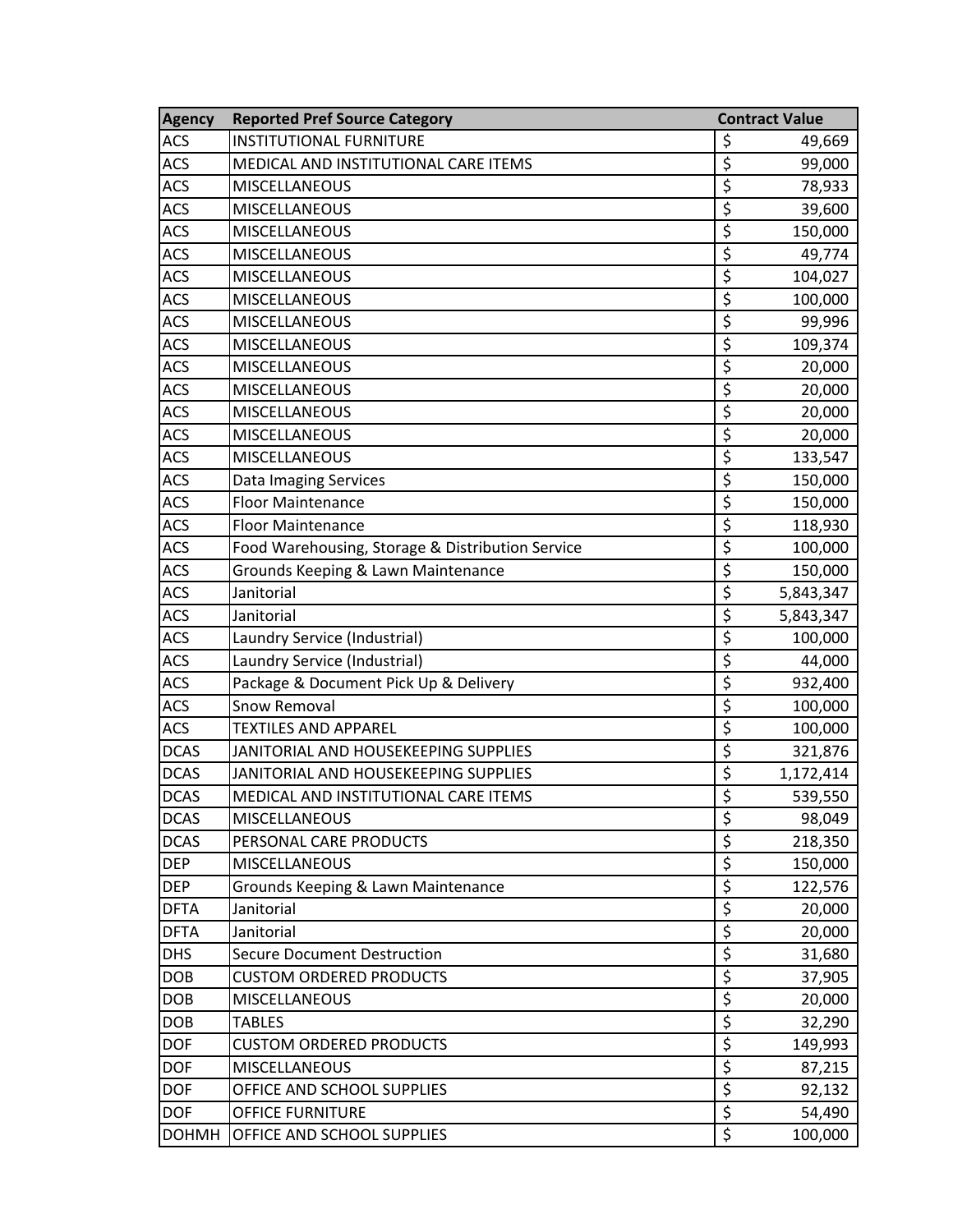| <b>Agency</b> | <b>Reported Pref Source Category</b>  |                                     | <b>Contract Value</b> |
|---------------|---------------------------------------|-------------------------------------|-----------------------|
| <b>DOHMH</b>  | Foot Messenger                        | \$                                  | 86,825                |
| <b>DOHMH</b>  | Foot Messenger                        | $\overline{\xi}$                    | 20,000                |
| <b>DOHMH</b>  | <b>Mail Distribution</b>              | \$                                  | 29,913                |
| <b>DOHMH</b>  | Package & Document Pick Up & Delivery | $\overline{\boldsymbol{\varsigma}}$ | 900,000               |
| <b>DOHMH</b>  | Package & Document Pick Up & Delivery | $\overline{\xi}$                    | 900,000               |
| <b>DOHMH</b>  | Transcription                         | \$                                  | 100,000               |
| <b>DOHMH</b>  | Transcription                         | $\overline{\xi}$                    | 20,000                |
| DOI           | OFFICE AND SCHOOL SUPPLIES            | \$                                  | 35,000                |
| <b>DOP</b>    | <b>Secure Document Destruction</b>    | $\overline{\mathsf{S}}$             | 20,000                |
| <b>DOP</b>    | <b>Secure Document Destruction</b>    | \$                                  | 20,000                |
| <b>DOT</b>    | <b>CUSTOM ORDERED PRODUCTS</b>        | $\overline{\boldsymbol{\zeta}}$     | 35,075                |
| <b>DOT</b>    | SAFETY SUPPLIES AND EQUIPMENT         | $\overline{\mathsf{S}}$             | 20,000                |
| <b>DPR</b>    | <b>MISCELLANEOUS</b>                  | \$                                  | 26,843                |
| <b>DPR</b>    | <b>MISCELLANEOUS</b>                  | $\overline{\xi}$                    | 30,500                |
| <b>DPR</b>    | <b>MISCELLANEOUS</b>                  | \$                                  | 25,000                |
| <b>DPR</b>    | <b>TEXTILES AND APPAREL</b>           | \$                                  | 24,997                |
| <b>FDNY</b>   | JANITORIAL AND HOUSEKEEPING SUPPLIES  | \$                                  | 49,374                |
| <b>FDNY</b>   | SAFETY SUPPLIES AND EQUIPMENT         | $\overline{\xi}$                    | 99,990                |
| <b>FDNY</b>   | Grounds Keeping & Lawn Maintenance    | \$                                  | 1,996,000             |
| <b>FDNY</b>   | Temporary Personnel - Warehouse       | \$                                  | 18,917,000            |
| <b>FDNY</b>   | <b>TEXTILES AND APPAREL</b>           | $\overline{\xi}$                    | 130,329               |
| <b>HPD</b>    | <b>CUSTOM ORDERED PRODUCTS</b>        | \$                                  | 100,000               |
| <b>HRA</b>    | <b>MISCELLANEOUS</b>                  | \$                                  | 56,577                |
| <b>HRA</b>    | Package & Document Pick Up & Delivery | $\overline{\xi}$                    | 100,000               |
| <b>HRA</b>    | <b>Secure Document Destruction</b>    | \$                                  | 20,000                |
| <b>HRA</b>    | <b>Secure Document Destruction</b>    | \$                                  | 78,840                |
| <b>HRA</b>    | <b>Secure Document Destruction</b>    | \$                                  | 97,200                |
| <b>HRA</b>    | <b>Secure Document Destruction</b>    | $\overline{\mathsf{S}}$             | 29,988                |
| Law           | <b>OFFICE FURNITURE</b>               | $\overline{\xi}$                    | 20,000                |
| Law           | Furniture Re-upholstery               | $\overline{\xi}$                    | 22,835                |
| <b>MOCJ</b>   | <b>MISCELLANEOUS</b>                  | \$                                  | 20,000                |
| <b>NYCEM</b>  | Grounds Keeping & Lawn Maintenance    | \$                                  | 150,000               |
| <b>NYPD</b>   | <b>CUSTOM ORDERED PRODUCTS</b>        | \$                                  | 22,976                |
| <b>NYPD</b>   | <b>INSTITUTIONAL FURNITURE</b>        | \$                                  | 57,846                |
| <b>NYPD</b>   | <b>INSTITUTIONAL FURNITURE</b>        | \$                                  | 74,260                |
| <b>NYPD</b>   | OFFICE FURNITURE                      | \$                                  | 21,853                |
| <b>NYPD</b>   | <b>OFFICE FURNITURE</b>               | \$                                  | 31,081                |
| OCME          | Grounds Keeping & Lawn Maintenance    | \$                                  | 20,000                |
| Total         |                                       | $\overline{\xi}$                    | 42,404,769            |